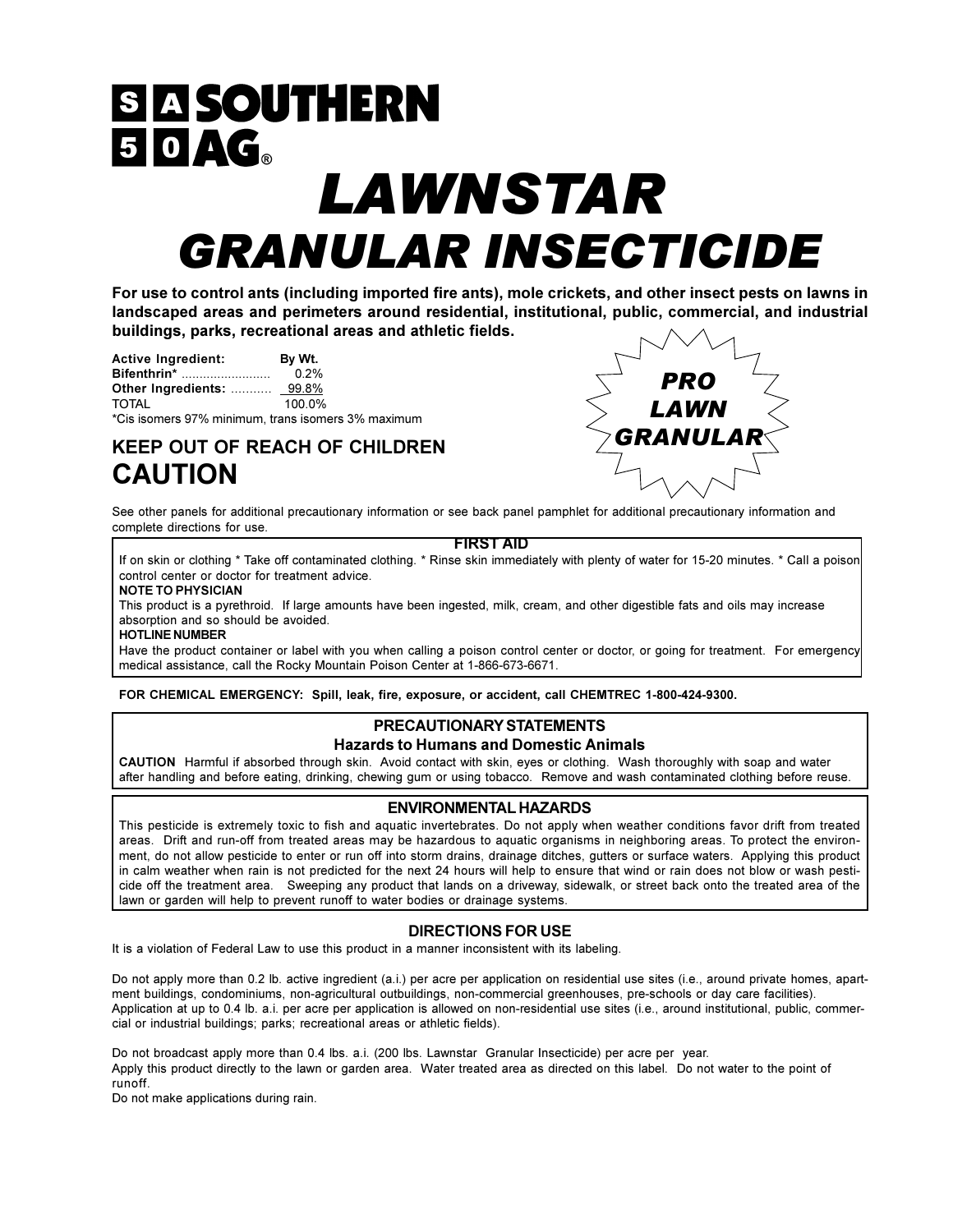For ground application only. Do not apply by air.

Do not apply within 25 feet of lakes, reservoirs, rivers, permanent streams, marshes or natural ponds, estuaries and commercial fish farm ponds.

Do not use on golf courses, sod farms, nurseries, in commercial greenhouses or on grass grown for seed.

# **STORAGE AND DISPOSAL**

Prohibitions: Do not contaminate water, food, or feed by storage or disposal.

Pesticide Storage: Keep out of reach of children and animals. Store in original containers only. Store in a cool, dry place and avoid excess heat. Carefully open containers. After partial use close tightly. In case of spill, avoid contact, isolate area and keep out animals and unprotected persons. Confine spills.

To Confine Spill: Cover to prevent dispersal. Place damaged package in a holding container. Identify contents.

Pesticide Disposal: Wastes resulting from the use of this product may be disposed of on site or at an approved waste disposal facility.

Container Disposal: Nonrefillable container. Do not reuse or refill this container. Completely empty bag into application equipment. Then offer for recycling if available, or dispose of empty bag in a sanitary landfill or by incineration, or, if allowed by state and local authorities, by burning. If burned, stay out of smoke.

### **LAWN AND PERIMETER APPLICATIONS**

Lawn Application: Lawnstar Graular Insecticide with appropriate application equipment which ensures uniform coverage.

### **APPLICATION RATES**

The application rates listed in the following table are recommended for control of the listed pests under typical conditions. At the discretion of the applicator, Lawnstar Graular Insecticide may be applied at up to 0.4 lb a.i./A to control the pests listed in this Table. However, for residential lawn use, do not apply more than 0.2 lbs. a.i./A per application.

| Pest                                                                                                                                                                                               | <b>Active Ingredient</b><br>Ibs per acre | Rate<br><b>LAWNSTAR</b>                                     | Instructions                                                                                                                                                                                                                                                                                                                                                                                                                                                                                                                                                                                                                                                                                                                                                                                                                                                                                                                                                                                                                                                                                                                                                                                                                                                                                                 |  |  |  |  |  |
|----------------------------------------------------------------------------------------------------------------------------------------------------------------------------------------------------|------------------------------------------|-------------------------------------------------------------|--------------------------------------------------------------------------------------------------------------------------------------------------------------------------------------------------------------------------------------------------------------------------------------------------------------------------------------------------------------------------------------------------------------------------------------------------------------------------------------------------------------------------------------------------------------------------------------------------------------------------------------------------------------------------------------------------------------------------------------------------------------------------------------------------------------------------------------------------------------------------------------------------------------------------------------------------------------------------------------------------------------------------------------------------------------------------------------------------------------------------------------------------------------------------------------------------------------------------------------------------------------------------------------------------------------|--|--|--|--|--|
| Armyworms<br>Webworm<br>Cutworms                                                                                                                                                                   | 0.1                                      | 50 lbs/A<br>Or 1.15 lbs/<br>1000 sq. ft.                    | For best control, irrigate the treated area with as much as 0.1<br>inches of water immediately after application to activate the<br>insecticide.                                                                                                                                                                                                                                                                                                                                                                                                                                                                                                                                                                                                                                                                                                                                                                                                                                                                                                                                                                                                                                                                                                                                                             |  |  |  |  |  |
| Annual Bluegrass<br>Weevil (Hyperodes)<br>(Adult)                                                                                                                                                  | $0.1 - 0.2$                              | 50-100 lbs./A<br>Or<br>$1.15 - 2.3$<br>lbs./ 1000<br>sq. ft | Bluegrass Weevil (Hyperodes) Adults: Time application to<br>control adult weevils as they leave their over-wintering sites<br>and move into grass areas. This movement usually starts when<br>For sythia is in full bloom and finishes when flowering dogwood<br>is in full bloom. Consult your State Cooperative Extension Service<br>for more specific information regarding application timing.                                                                                                                                                                                                                                                                                                                                                                                                                                                                                                                                                                                                                                                                                                                                                                                                                                                                                                           |  |  |  |  |  |
| Billbugs (Adult)                                                                                                                                                                                   |                                          |                                                             | Billbug Adults: Make first application when adult bill bugs are<br>first seen during April and May. In temperate regions,<br>spring applications for billbug adults will also control over-                                                                                                                                                                                                                                                                                                                                                                                                                                                                                                                                                                                                                                                                                                                                                                                                                                                                                                                                                                                                                                                                                                                  |  |  |  |  |  |
| <b>Black Turfgrass</b><br>Ataenius (Adult)<br>Leafhoppers<br>Mealybugs                                                                                                                             |                                          |                                                             | wintered chinch bugs.<br>Black Turfgrass Ataenius Adults: Apply in May and July to<br>control the first and second generation of black turfgrass<br>ataenius adults, respectively. Time the May application to coin-<br>cide with the full bloom stage of Vanhoutte spiraea (Spiraea<br>vanhouttei) and horse chestnut (Aesulus hippocastanum).<br>Time the July application to match the blooming of Rose of Sharon<br>(Hibiscus syriacus).                                                                                                                                                                                                                                                                                                                                                                                                                                                                                                                                                                                                                                                                                                                                                                                                                                                                 |  |  |  |  |  |
| Ants<br>Centipedes<br>Chinch Bugs<br>Fleas (Larvae)<br>Fleas (Adult)<br>Imported Fire Ants (Adult and mounds)<br><b>Millipedes</b><br>Mole Cricket (Adult)<br>Mole Cricket (Nymph)<br><b>Ticks</b> | $0.2 - 0.4$                              | 100-200/A<br>Or 2.3-4.6<br>lbs/ 1000<br>sq. ft.             | Chinch Bugs: Chinch bugs infest the base and thatch layers of<br>grass. Irrigate the treated area with as much as 0.25 inches of<br>water immediately after application to activate the insecticide.<br>Chinch bugs are difficult to control in grasses; higher<br>application rates may be necessary to control populations that<br>contain both nymphs and adults during the summer.<br>Flea Larvae: Flea larvae develop in the soil of shady areas that<br>are available to pets or other animals. Irrigate the treated area<br>with as much 0.5 inches of water immediately following applica-<br>tion to activate the insecticide.<br>Imported Fire Ants: For best control, combine broad cast ap<br>plications with mound treatments. This technique will control Im-<br>ported Fire Ants (Mounds) both foraging workers and newly<br>mated fly-in queens. Apply to moist soil, irrigating before applica<br>tion if necessary. For broadcast treatments, apply up to 0.4 a.i.<br>/A. For mounds, apply 1/2 cup of Lawnstar per mound<br>and then drench the mound with 1 to 2 gallons of water.<br>Treat mounds to break their apex and allow the insecticide solu<br>tion to flow into the ant tunnels. Also treat a four foot diameter<br>circle around the mound. Best results will be obtained if |  |  |  |  |  |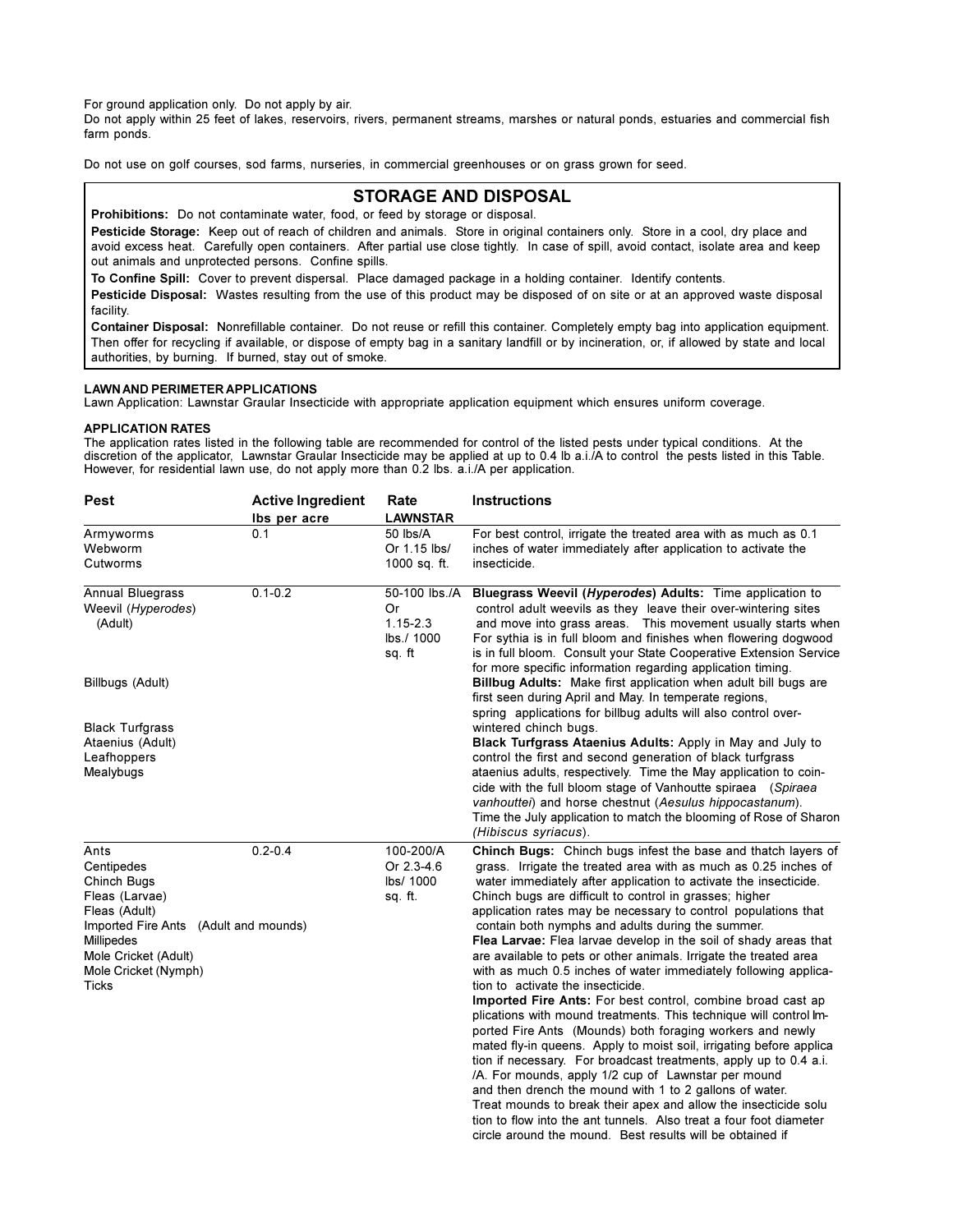| hours. Note: a spray rig that is calibrated to apply 0.1 lb a.i./A (20)<br>ounces) of Bifenthrin Pro in 2.5 gallons per 1,000 sq. ft. contains<br>the approximate dilution (1 teaspoon per gallon) that is required<br>for fire ant mound drenches in the spray tank. Application of<br>0.25 lb/acre of Lawnstar will give six months residual activity for<br>control of foraging imported Fire Ants and newly mated fly-in<br>queens.<br><b>Mole Cricket Adults:</b> Control of adult mole crickets is difficult<br>because grass areas are subject to continuous invasion<br>during the early spring. Apply as late in the day as possible and<br>water in with as much as 0.5 inches of water immediately<br>following treatment. Apply to moist soil, irrigating before applica-<br>tion if necessary to bring the mole crickets closer to the soil<br>surface where they will come in contact with insecticide. Grass<br>areas infested with adult mole crickets should be treated<br>at peak egg hatch for optimum control of subsequent nymph pop<br>ulations (see below).<br>Mole Cricket Nymphs: Grass areas that were heavily infest<br>ed in the spring should be treated immediately prior to peak egg<br>hatch, because young nymphs are more susceptible to insecti-<br>cides and they are located near the soil surface where the insecti-<br>cide is most concentrated. Control of larger, more damaging,<br>nymphs later in the year may require both higher application<br>rates and more frequent applications. Applications should be made<br>as late in the days as possible and should be watered in with up<br>to 0.5 inches of water immediately after treatment. Apply to moist<br>soil, irrigating before application if necessary to bring the mole<br>crickets closer to the soil surface where they will come in con-<br>tact with insecticide.<br>Ticks (including ticks that transmit Lyme Disease and<br>Rocky Mountain Spotted Fever): Do not make spot applications,<br>but treat the entire area where exposure to ticks may occur. Use<br>higher application rates when treating areas with dense ground<br>cover or heavy leaf litter. Ticks may be reintroduced from sur<br>rounding areas on animals. Do not allow public use of treated<br>areas during application.<br>Deer ticks ( <i>lxodes sp.</i> ) have a complex life cycle that ranges over<br>a two year period and involves four life stages. Apply in mid<br>to late spring to control larvae and nymphs that live in the soil and<br>leaf litter.<br>American dog ticks are commonly found along paths or road<br>ways where humans are likely to pass. Apply as necessary from<br>mid spring to early fall to control larvae, nymphs and adults. |  |  |
|--------------------------------------------------------------------------------------------------------------------------------------------------------------------------------------------------------------------------------------------------------------------------------------------------------------------------------------------------------------------------------------------------------------------------------------------------------------------------------------------------------------------------------------------------------------------------------------------------------------------------------------------------------------------------------------------------------------------------------------------------------------------------------------------------------------------------------------------------------------------------------------------------------------------------------------------------------------------------------------------------------------------------------------------------------------------------------------------------------------------------------------------------------------------------------------------------------------------------------------------------------------------------------------------------------------------------------------------------------------------------------------------------------------------------------------------------------------------------------------------------------------------------------------------------------------------------------------------------------------------------------------------------------------------------------------------------------------------------------------------------------------------------------------------------------------------------------------------------------------------------------------------------------------------------------------------------------------------------------------------------------------------------------------------------------------------------------------------------------------------------------------------------------------------------------------------------------------------------------------------------------------------------------------------------------------------------------------------------------------------------------------------------------------------------------------------------------------------------------------------------------------------------------------------------------------------------------------------------------------------------------------------------------------------------------------------------------------------------------------------------------|--|--|
| Pillbugs<br>0.4<br>200/A<br>Sowbugs                                                                                                                                                                                                                                                                                                                                                                                                                                                                                                                                                                                                                                                                                                                                                                                                                                                                                                                                                                                                                                                                                                                                                                                                                                                                                                                                                                                                                                                                                                                                                                                                                                                                                                                                                                                                                                                                                                                                                                                                                                                                                                                                                                                                                                                                                                                                                                                                                                                                                                                                                                                                                                                                                                                    |  |  |

In New York State, this product may NOT be applied to any grass or turf area within 100 feet of a water body (lake, pond, river, stream, wetland, or drainage ditch).

In New York State, do make a single repeat application of Lawnstar if there are signs of renewed insect activity, but not sooner than two weeks after the first application.

#### **Perimeter Application**

European Crane Flies

Apply to ground area 5 to 10 feet wide around and adjacent to the structure.

Boundary Applications: Apply to soil areas, ornamental gardens, pavement crevices, fencelines, planter areas, vegetation areas and mulch areas.

The amounts in the table are based on the total area to be treated. To determine the area, follow this formula: linear distance x band width + area of a circle whose radius = the band width (this accounts for the areas treated at the four corners of a rectangular shape).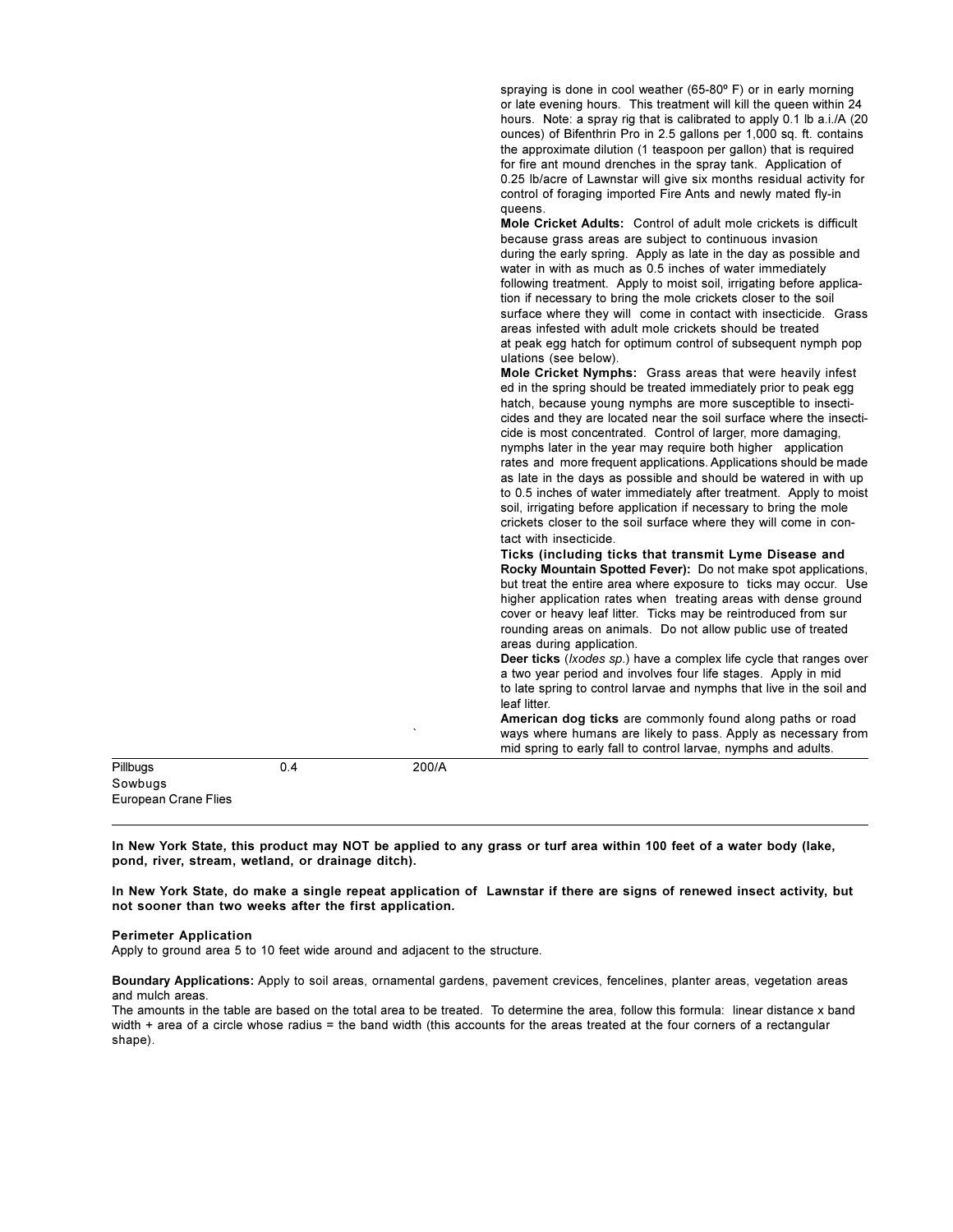|                          |                                          | Pounds of Lawnstar for Perimeter Applications |     |      |      |      |      |      |      |  |
|--------------------------|------------------------------------------|-----------------------------------------------|-----|------|------|------|------|------|------|--|
| <b>Application Rate:</b> | Linear Distances (Feet) Around Structure |                                               |     |      |      |      |      |      |      |  |
| Pounds Per 1,000 sq. ft  | <b>Band Width</b>                        | 100                                           | 150 | 200  | 250  | 300  | 400  | 500  | 1000 |  |
| 2.3                      | 5 feet                                   | 1.3                                           | 1.9 | 2.5  | 3.0  | 3.6  | 4.8  | 5.9  | 11.7 |  |
| 2.3                      | 10 feet                                  | 3.0                                           | 4.2 | 5.3  | 6.5  | 7.6  | 9.9  | 12.2 | 23.7 |  |
| 3.0                      | 5 feet                                   | 1.7                                           | 2.5 | 3.3  | 3.9  | 4.7  | 6.3  | 7.7  | 15.2 |  |
| 3.0                      | 10 feet                                  | 3.9                                           | 5.4 | 6.9  | 8.5  | 9.9  | 12.9 | 15.9 | 30.9 |  |
| 3.5                      | 5 feet                                   | 2.0                                           | 2.9 | 3.8  | 4.5  | 5.4  | 7.2  | 8.9  | 17.5 |  |
| 3.5                      | 10 feet                                  | 4.5                                           | 6.3 | 8.0  | 9.8  | 11.4 | 14.9 | 18.3 | 35.5 |  |
| 4.6                      | 5 feet                                   | 2.6                                           | 3.8 | 5.0  | 6.0  | 7.2  | 9.6  | 11.8 | 23.4 |  |
| 4.6                      | 10 feet                                  | 6.0                                           | 8.4 | 10.6 | 13.0 | 15.2 | 19.8 | 24.4 | 47.4 |  |

For treatment of fire ant mounds: Sprinkle 1/2 cup Lawnstar Granules on each mound and then drench each mound with 1 to 2 gallons of water, using enough force to break its apex and allow the insecticide to flow into the tunnels. Best results will be obtained by applying in cool weather (65 to 80°F) or in early morning or late evening hours. Treat new mounds as they appear. If food utensils such as teaspoons and measuring cups are used to measure insecticide, they should not be used for food purposes afterwards.

**INDUSTRIAL NON-AGRICULTURAL APPLICATIONS** (Including Industrial Sites, Parks, Ball Fields and Cemeteries)

Broadcast Spot Applications to control actively foraging ants (including Imported Fire Ants): Make a uniform broadcast of 2.3 to 4.8 lbs Lawnstar Granules per 1000 sq. ft. (0.2 to 0.4 lbs a.i./Acre). See comments section under Lawn Applications for additional rate recommendations.

Application to Pad Mounted Electrical Sites to lessen or eliminate ant mound building: distribute 1.0 to 1.5 tablespoons (0.06 to 0.09 lbs.) of Insecticide evenly per 4 sq. ft. of mounting pad. If existing transformers are completely or partially filled with soil which has been excavated by resident ants, first remove any excess fill and level the remaining soil before application is made. If food utensils such as tablespoons are used to measure insecticide, they must not be used for food purposes afterwards.

Note: Ants are most attracted to electrical transformers in the Fall or early Spring. For best results, make treatment in these cooler months.

#### **LAWNSTAR GRANULES**

Recommended Spreader Settings for Broadcast Applications

|                               | Spreader Setting   | 100 Pounds Per Acre |                   | 200 Pounds Per Acre |                   |  |
|-------------------------------|--------------------|---------------------|-------------------|---------------------|-------------------|--|
| Equipment                     | Ground Speed (MPH) | Once Over           | <b>Twice Over</b> | Once Over           | <b>Twice Over</b> |  |
| <b>Hand Pushed</b>            |                    |                     |                   |                     |                   |  |
| <b>LESCO Rotary</b>           | 3                  | $B + 1/4$           | $A + 1/2$         | $C + 1/2$           | $B + 1/4$         |  |
| Scotts R-8A-1 Rotary          | $\overline{3}$     | G                   | Е                 | Not. Rec.           | G                 |  |
| <b>Gandy Models</b>           |                    |                     |                   |                     |                   |  |
| (42, 36, 30, 24")             | 3                  | 12                  | 10.5              | 16                  | $12 \overline{ }$ |  |
| Spyker (All Models)           | 3                  | 2.6                 | $\overline{2}$    | 3.1                 | 2.6               |  |
| Equipment Drawn (PTO=540 RPM) |                    |                     |                   |                     |                   |  |
| <b>Grandy Models</b>          | 4.5                | 14                  | 11.5              | 19                  | 14                |  |
| (42, 36, 30, 24")             |                    |                     |                   |                     |                   |  |
| Gandy 6500 Series             | 4.5                | 15                  | 11                | 20                  | 15                |  |
| Gandy 10T Series              | 5.0                | 16.5                | 12                | 24                  | 16.5              |  |
| Herd GT-77                    | 4.0                |                     |                   | 8-H                 |                   |  |
| Herd GT-77                    | 8.0                | $8-H$               |                   |                     | $8-H$             |  |
| Lely 2.3202.000.1             | 4.5                | $\overline{2}$      |                   | 3.5                 | $\overline{2}$    |  |
| Lely Model L-400              | 4.5                | Not Rec.            | Not Rec.          | 2                   | Not Rec.          |  |
| Vicon PS402                   | 4.5                | 10                  | 7                 | 16                  | 10                |  |
| Vicon PS1002T                 | 4.5                | 13                  | 9                 | 21                  | 13                |  |

Note: Use these recommended settings as starting points when calibrating a spreader to achieve the needed application rate of Lawnstar. Once the equipment is calibrated, the technician should make further setting adjustments, as necessary, to maintain the proper application rate. Calibrate spreaders regularly to confirm that equipment wear or other factors have not changed the flow rate of Lawnstar Granules. Calibration instructions are included in the Owner's Manual that was provided by the equipment manufacturer at the time of purchase.

NR=Not Recommended.

Note: These spreader settings were established using standard equipment available from the spreader manufacturer at swath widths and speeds typically used within the industry. Southern Aq. recommends that all spreader equipment be calibrated at the time of application to ensure the desired application rate.